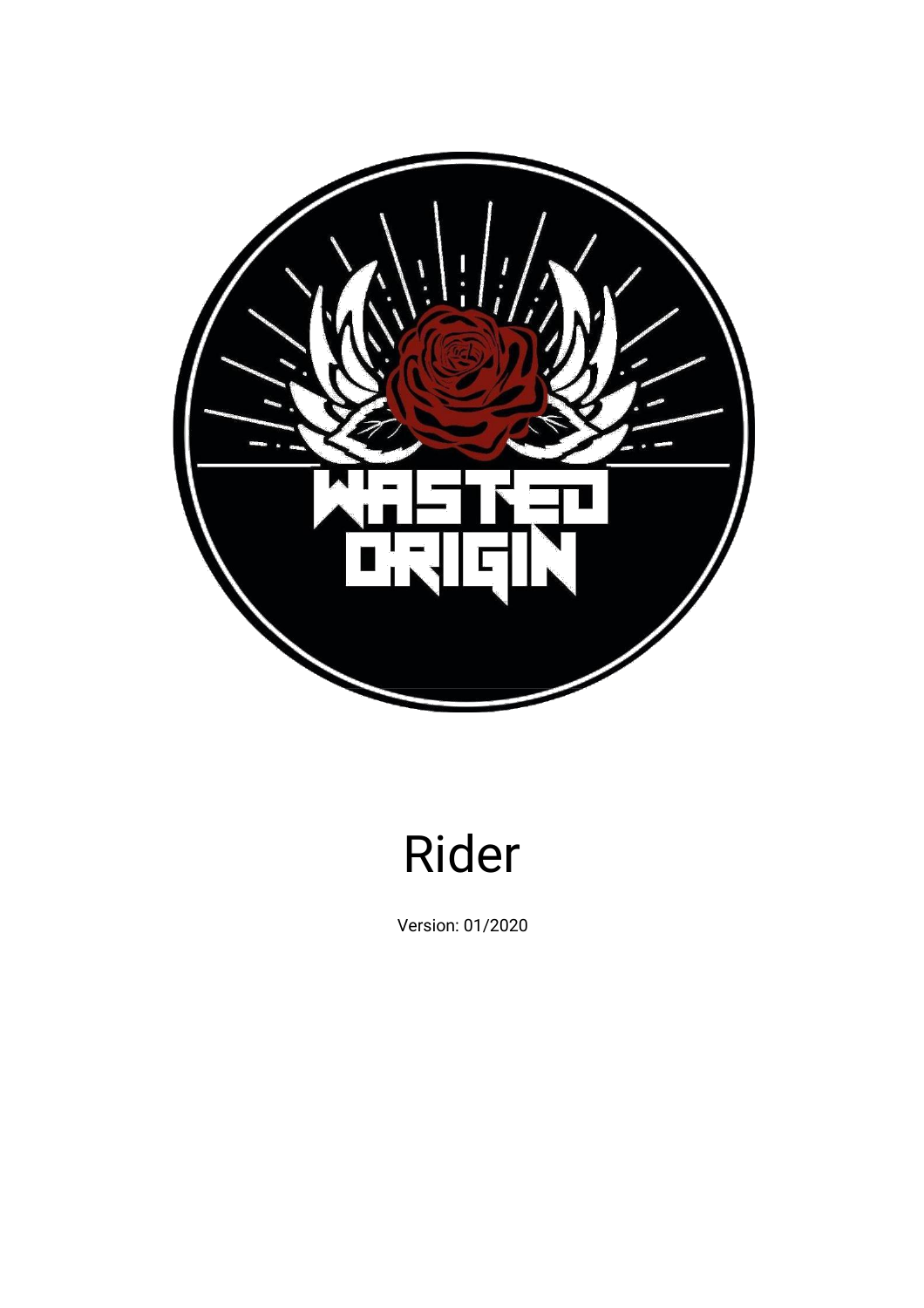Dear hosts, dear organizers,

this document provides the guidelines for equipping concerts of the band "Wasted Origin". It contains both general information and the basic technical and aswell organizational requirements. This document is part of the contract and needs to be fulfilled in its main features.

If there are any questions or should problems arise, talk to us and we will find a solution. We look forward to the beautiful concert.

## Main information

| <b>Travelparty</b> | 5 Musicians (1 female + 4 male)<br>1 Technician |  |
|--------------------|-------------------------------------------------|--|
|                    | 1 Manager/Promoter                              |  |
| <b>Vehicles</b>    | 1x Car                                          |  |
|                    | 1x Van or Small Truck                           |  |

#### **Directions**

Please ensure, that our vehicles have unrestricted access to the stage area for loading and unloading.

## **Parking**

During the concert, 2 free parking spaces must be made available in the immediate vicinity of the venue.

## **Dressing room / Backstage**

We need a lockable wardrobe for 7 people, that is equipped with sockets and mirrors (+ lighting).

## **WiFi / Internet-Access**

If a WiFi network is available for free use on site, please provide us with access for the day of the event.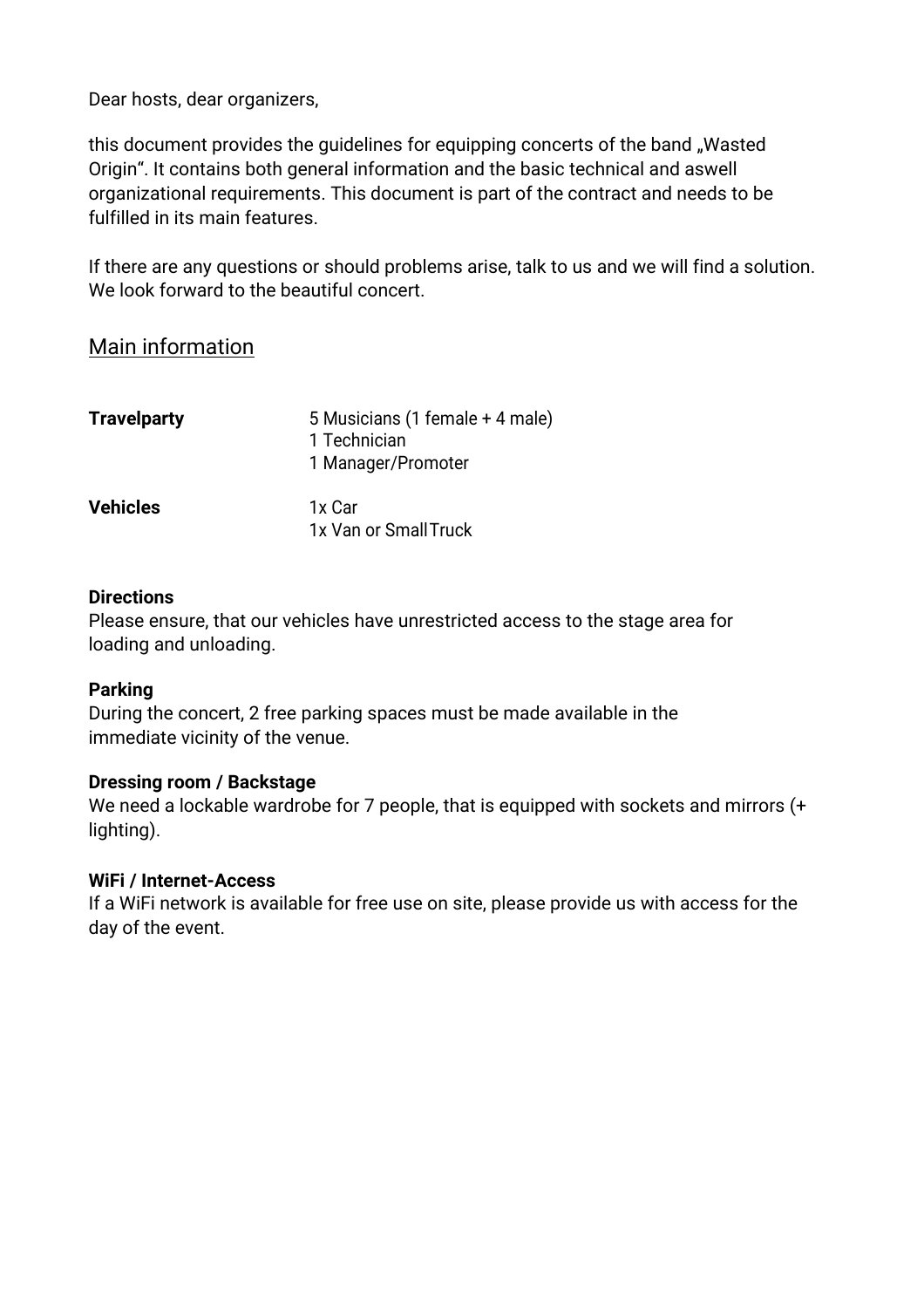## **Stage**

## **Stage area**

We need a stage of at least 6x4m (approx. 19x14ft). This should be surrounded on three sides with black and completely flat.

Since people walk on stage during the concert, avoid misalignments in the pedestals! Stages made from pallets, as well as risky beer barrel constructions, are not acceptable.

## **Riser**

We need a drum riser with the dimensions of  $2x2m$  (approx.  $6\frac{1}{2}x$  6 $\frac{1}{2}$  ft) and a height of 40cm (15,7") on the stage (preferably 3x2m / 10x6½ ft for larger stages) in the middle of the back of the stage.

This riser should be covered with a skirt.

## **Banner**

We carry a banner (mesh) with the dimensions of 250x150cm (approx. 8x5ft). Please make sure that this banner can be hung in the background of the stage.

# **Electricity**

Please provide us with a 230V/16A phase for the stage. The power connections must be designed according to all applicable regulations and secured by a 30mA RCD. Please also have some power strips and short extension cables of 3-5m (16ft) ready.

# **Sound system**

## **Sound system (PA)**

What is needed is a sound system adapted to the room with generous headroom. A balanced, powerful bass range up to 40Hz is very important for the concerts. Please also ensure that for stage widths of more than 6 meters, as well as stages in connection with ceiling-mounted sound systems, a near-field sound system adapted to the system, as well as the use of delay lines, is guaranteed. The complete sound system must be ready to play when we arrive and must be adjusted to the room before arrival. Please make sure that a sound engineer who is familiar with the technical system is onsite on arrival. The technician has to be available to us quickly even during our concert.

## **When choosing the sound system, please do not use manufacturers such as Omnitronic, 4Acoustik, MC Crypt, Hollywood, Ibiza, Skytec, etc.**

No announcements or unauthorized audio-playback over the sound system may be made during the concert.

Please provide us with a CAT connection (at least CAT5e) between FOH and stage.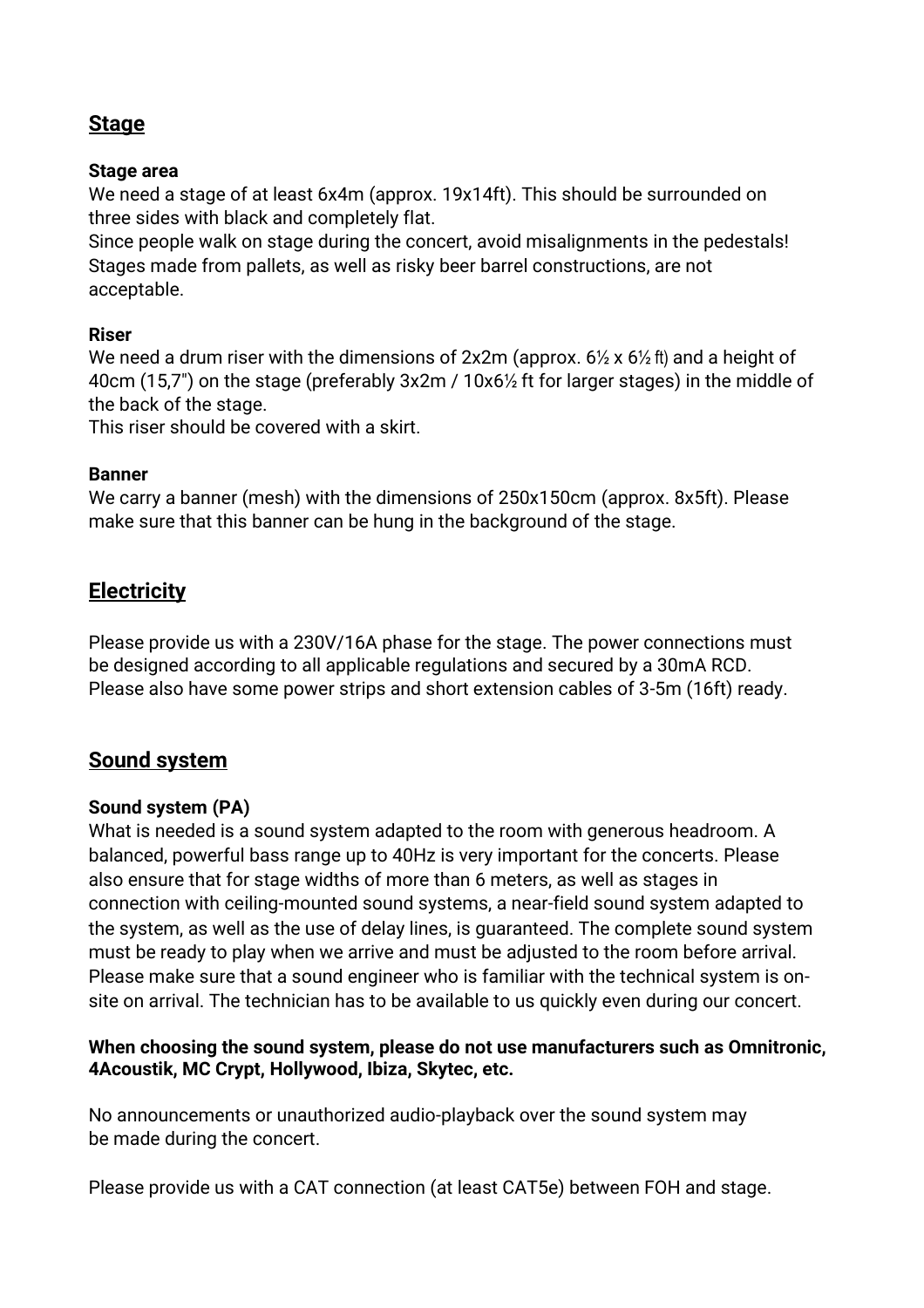## **Monitoring**

We need a total of 5 monitor paths. We need four wedges on the stage (preferably 3x 12"/1,2" - 1x 15"/1,5"). A drum fill (15"/10"/1") would also be desirable at the drums.

As follows:

| Bus 1 | Jana           | Vocals            | <b>InEar</b>          |
|-------|----------------|-------------------|-----------------------|
| Bus 2 | Robin          | <b>Lead Git</b>   | Wedge 12" VR          |
| Bus 3 | Luis           | <b>Rhythm Git</b> | Wedge 12" VL          |
| Bus 4 | Christian      | <b>Bass</b>       | Wedge 15" HL          |
| Bus 5 | <b>Hendrik</b> | Drums             | Drumfill (15"/12"/1") |

#### **Microphones**

Please provide the following microphones (including cables & tripod/boom stand) at the following locations:

| Ch             | Instrument          | Microphone                          | Mount                      | <b>Dynamics</b> | Comments                         |
|----------------|---------------------|-------------------------------------|----------------------------|-----------------|----------------------------------|
| $\mathbf{1}$   | Kickdrum inside     | Shure Beta 91A                      |                            | Gate, Comp.     |                                  |
| $\overline{2}$ | Kickdrum<br>outside | Shure Beta 52A                      | Small boom stand           | Gate, Comp.     |                                  |
| 3              | Snare Top           | Shure SM57<br>Audix i5              | Small boom stand           | Gate, Comp.     |                                  |
| $\overline{4}$ | <b>Snare Bottom</b> | Shure SM57<br>Sennheiser e604       | Small boom<br>or Clip      | Gate, Comp.     |                                  |
| 5              | <b>HiHat</b>        | Cendensor                           | Small boom                 |                 |                                  |
| 6              | High Tom            | Sennheiser e604<br>Shure Beta56     | Clip                       | Gate            |                                  |
| 7              | Mid Tom             | Sennheiser e604<br>Shure Beta56     | Clip                       | Gate            |                                  |
| 8              | Low Tom             | Sennheiser e604<br>Shure Beta56     | Clip                       | Gate            |                                  |
| 9              | <b>HiHat</b>        | Condensor                           | Small boom stand           |                 |                                  |
| 10             | Overhead L          | Condensor                           | Big boom stand             |                 |                                  |
| 11             | Overhead R          | Condensor                           | Big boom stand             |                 |                                  |
| 12             | <b>Bass</b>         | DI                                  |                            |                 |                                  |
| 13             | Rhythm. Git         | Shure SM 57<br>Sennheiser e906      | Small boom stand           |                 |                                  |
| 14             | <b>Lead Git</b>     | Shure SM57<br>Sennheiser e906       | Small boom stand           |                 |                                  |
| 15             | Vocals Jana         | Shure SM58 BETA<br>Sennheiser e845S | Stand with a<br>round base |                 | A wireless mic<br>would be great |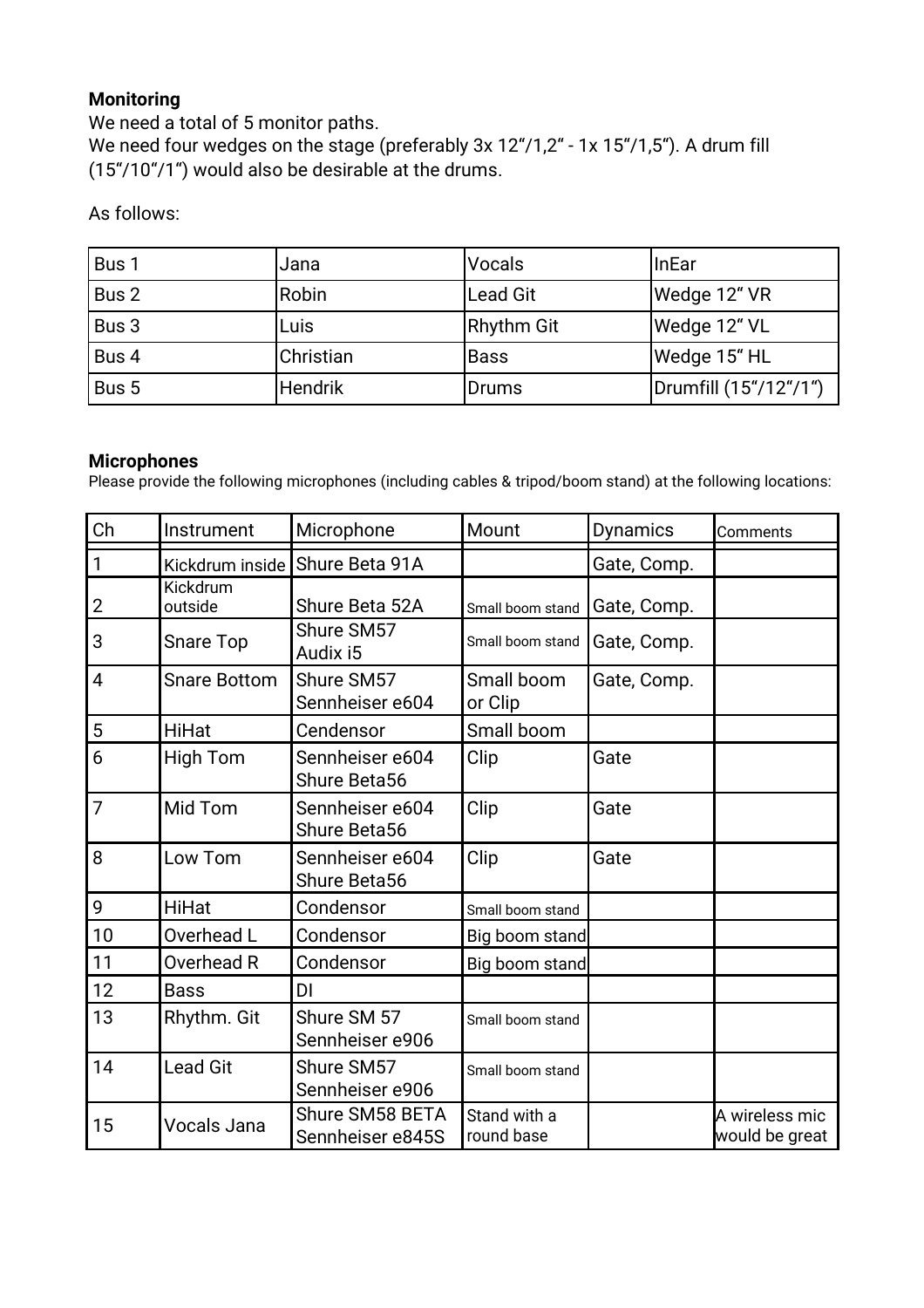# **Lighting**

We use the lighting system of the venue including a motivated lighting technician, who will then run the show.

The lighting system, as well as the lighting technician, must be available to us free of charge.

Basic lighting elements should be observed:

## **Basic light**

For our concert, we need a flat, soft front light corresponding to the location without hotspots, "dots" or "black holes".

**Please do not use "construction spotlights", desk lamps, fairy lights, or similar for the basic light. Please also refrain from using Multi-LED front lights (e.g. 18x3W or similar), as a long look into these lights can provoke headaches. The classic 1000W/500W Frensel lens spotlight is still the best solution.**

## **Effects**

Please provide a modern, functioning lighting system with plenty of head-moving lights. We do like stroboscopes and beautiful light changes. We also like beautiful moving head rides. But we don't like common DJ-Sound-To-Light flickering effects.

## **Fog**

Please provide a hazer for better visibility of the lighting effects. Please refrain from using a classic fog machine to generate the haze.

## **Staff**

We need two helpers to load and unload and to set up and dismantle the system. These are only used for assembly and disassembly - if necessary for a conversion during the event (by arrangement). Helpers are not permitted to consume any drugs or alcohol during the event (including breaks). They must not be underage (laws apply) and should be familiar with carrying technical and heavy loads. It is important to ensure that the helpers are insured against accidents at work and are equipped with appropriate protective equipment (gloves, safety shoes, hearing protection and, if necessary, a helmet).

For each nonexistent/drunk/disabled helper, 100€ will be charged by the management on site in cash.

## **Merchandise**

We need tables with a total width of approx. 3m (10ft) and a depth of 80cm (2½ ft). These should preferably be in the foyer and be adequately lit. Please provide at least one power connection for the stand.